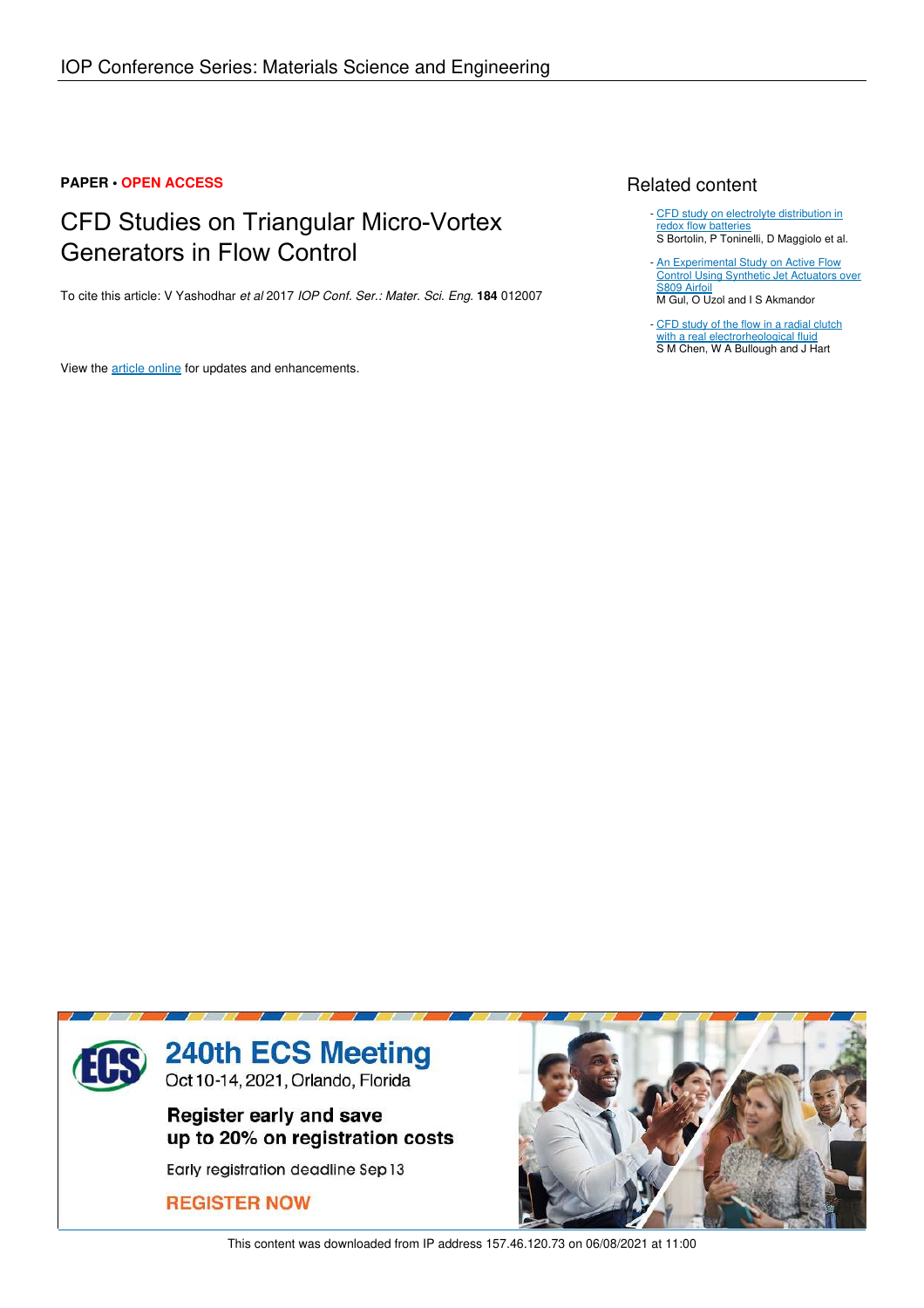# **CFD Studies on Triangular Micro-Vortex Generators in Flow Control**

## $\mathbf{Y}$ ashodhar  $\mathbf{V}^1$ , Humrutha  $\mathbf{G}^2$ , M Kaushik $^3$ , and S A Khan $^{\ast 4}$

<sup>1,2,3</sup>Department of Aerospace Engineering, Indian Institute of Technology Kharagpur-721302, India

<sup>4</sup>Department of Mechanical Engineering, International Islamic university, Kualalumpur, Malaysia

E-mail:  $\frac{3}{3}$ mkaushik@aero.iitkgp.ernet.in,  $\frac{4}{3}$ sakhan@iium.edu.my

**Abstract.** In the present study, the flow characteristics of the commercially used S809 wind turbine airfoil controlled with triangular counter-rotating micro-vortex generators at stall angle of attack of 15 degrees and 10 m/s, 15 m/s and 20 m/s (speed range used in the wind turbine applications) had been computationally investigated. In addition to the controlled airfoil, an uncontrolled airfoil was also studied for the comparison. The modelling and analysis had been carried out using incompressible, Reynolds Averaged Navier Stokes equation using Spalart-Allmaras one equation turbulence model. The numerical computations were performed with SIMPLE algorithm. The velocity profiles at different locations on the suction surface were plotted for both uncontrolled and controlled airfoils. The shear stresses exerted on the upper surface of the airfoil in both the configurations were also compared. It is found that the controlled airfoil, the shear stress distribution was greatly increased near to trailing edge of the airfoil revealing the superiority of vortex generators in increasing the efficiency of wind turbine by delaying boundary layer separation. The qualitative results of flow visualization in the spanwise direction also support the quantitative findings of velocity profiles and shear stress distribution.

**Keywords:** Micro-vortex generators, Boundary layer separation, Stream-wise vortices, Critical shear stress, Flow visualization

#### **Nomenclature**

| <b>MVG</b>   | Micro-vortex generator                                 |
|--------------|--------------------------------------------------------|
| h            | Height of micro-vortex generator                       |
| δ            | Boundary layer thickness                               |
| $\alpha$     | Vertex angle of triangular micro-vortex generator      |
| β            | Angle of attack                                        |
| Ζ            | Length between adjacent micro vortex generators        |
| $\mathcal C$ | Chord of the airfoil                                   |
| $\chi$       | X-axis (measured from the leading edge of the airfoil) |
| $U_{\infty}$ | Free-stream velocity                                   |
|              |                                                        |

Published under licence by IOP Publishing Ltd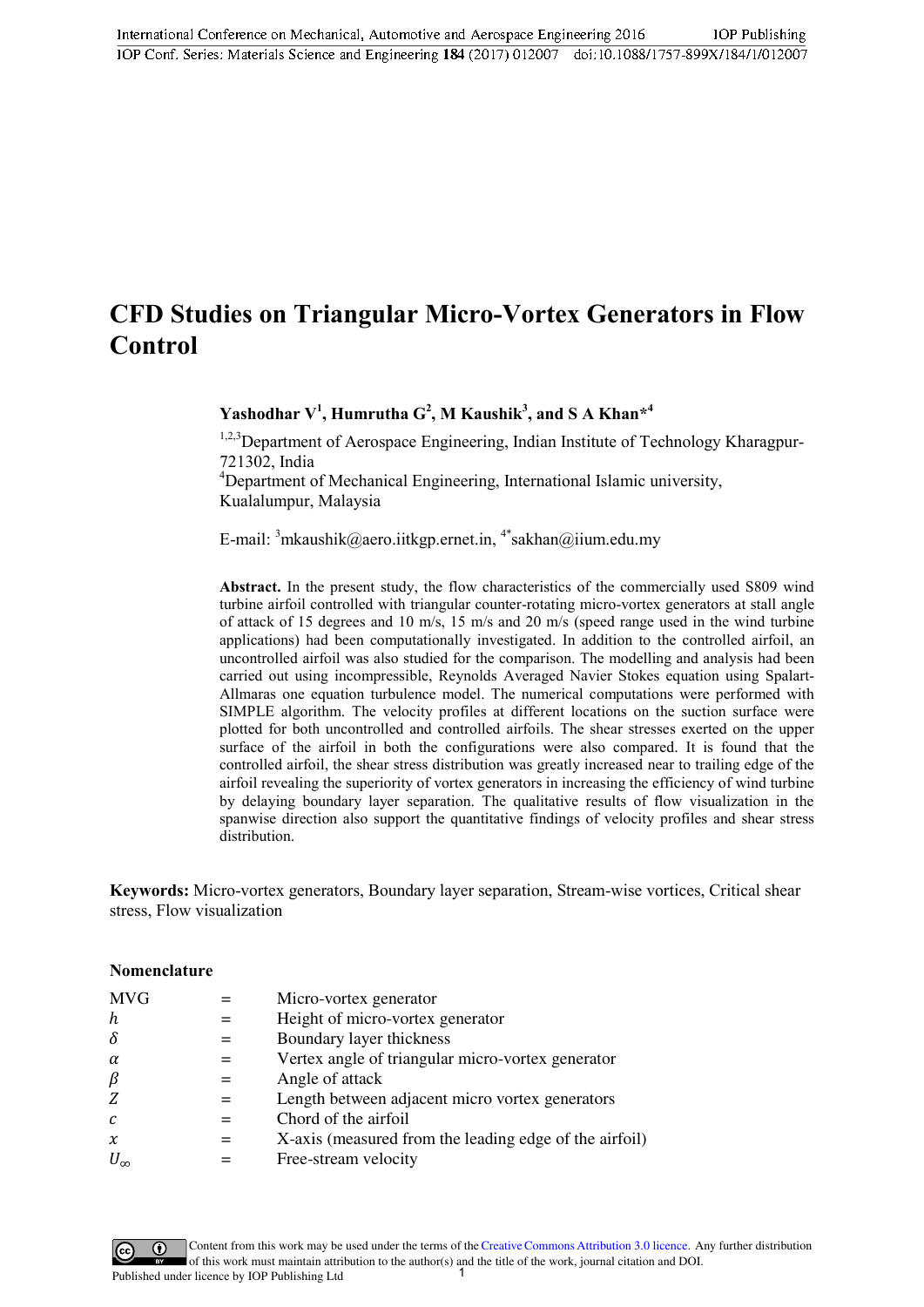| $\tau$ | $=$ | RMS values of surface shear stress     |
|--------|-----|----------------------------------------|
| Tc     | $=$ | Critical shear stress                  |
| RANS   | $=$ | <b>Reynolds Averaged Navier Stokes</b> |

#### **1. Introduction**

In aircrafts, the surface roughness or placement of micro-vortex generators over wing delays boundary layer separation and hence increases lift thereby increasing stall angle. The optimized MVG-controlled flow over airfoil increases its aerodynamic efficiency. The boundary layer separation is the most critical problem for the wind turbines which reduces its performance the necessity of flow control arises. Micro-vortex generators are small trapezoid shaped fin-like devices, which are used in aircrafts to improve their aerodynamic efficiency. Since long they are considered as a cost effective solution due to their ease in manufacturing and installation over wings. They greatly influence the aerodynamic forces and stall characteristics by controlling the flow over the wind turbine rotors as well. Generally wind turbines can be classified into two types, pitch controlled turbines which alter the pitch of the rotor and Stall controlled turbines which stall the entire turbine, if the RPM exceeds a certain value. The MVGs are best suited for the stall controlled wind turbines. Khalfallaha and Koliub (2007) studied the advantages of micro-vortex generators in flow control and dust removal in dusty regions where power losses can aggravate up to 57% in the span of nine months **Error! Reference source not found.**. They performed their experimental study to see the effect of dust accumulation on rotor blades of a stall regulated 300 kW wind turbine for a period of one year. They found that the location of dust deposition is dominated near the stagnation points. They have also concluded that the area of dust deposition and dust particle size increases with lapse of time. These dust particles were found to affect the aerodynamic loads on the rotors which has led to decrease in lift and increase in drag. Further, it was reported that the roughness effects resulting in degradation, depends on the roughness length relative to Boundary layer thickness, Reynolds number and Airfoil type. Nianxin and Jinping (2009) performed a computational study on the flow past a wind turbine blade to investigate the effect of roughness size and roughness area covered on the lift and drag coefficients **Error! Reference source not found.**. It is found that airfoils are more sensitive to surface roughness if they are located in the former 50% chord than the latter half. The lift coefficient experienced a decrease of about 30% in the extreme case at the roughness location of 25% chord. It was also seen that the roughness at the critical locations promote premature turbulence and flow separation. It is known that the vortex generators promote turbulence which leads to losses in the wake region of the airfoil. Hence to minimize these losses, the dimensions of the vortex generators must be precise. Bray (1998) has performed his studies on the efficiency of vortex generators in delaying flow separation and reducing boundary layer thickness. He found that the flow control through manipulation of the boundary layer either in preventing or delaying the separation has significant positive effects on the lift and performance of aircraft **Error! Reference source not found.**In the recent past, many studies have been performed on various geometries of the vortex generators under adverse pressure gradient. Gad-el-Hak (2000) has predicted the point of boundary layer separation using various low profile vortex generators. He concluded that the introduction of high momentum flow into the boundary layer is one of the most efficient methods in delaying the flow separation which eventually enhances the performance **Error! Reference source not found.**. The micro-vortex generators generally fetch turbulence into the wake of the airfoil which eventually leads to losses, therefore its shape and size must be properly designed. Lin (2002) has performed his studies on variable size micro-vortex generators **Error! Reference source not found.**. It was found that the height of the vortex generators must be less than the boundary layer thickness (δ). It was seen that when vortex generator's height (h) was kept 62.5% of the boundary layer thickness then it showed a higher performance than the case when  $h = \delta$ . Even when the height of MVGs lies in the range of  $0.1 \le h/\delta \le 0.2$ , it provides a sufficient moment transfer into the Boundary layer. Anand et al (2010) have shown in their studies that the optimum MVG geometry and configuration may also depend on the airfoil shape **Error! Reference source not found.**. It is known that the different airfoil shapes has different stall characteristics and they also have different transition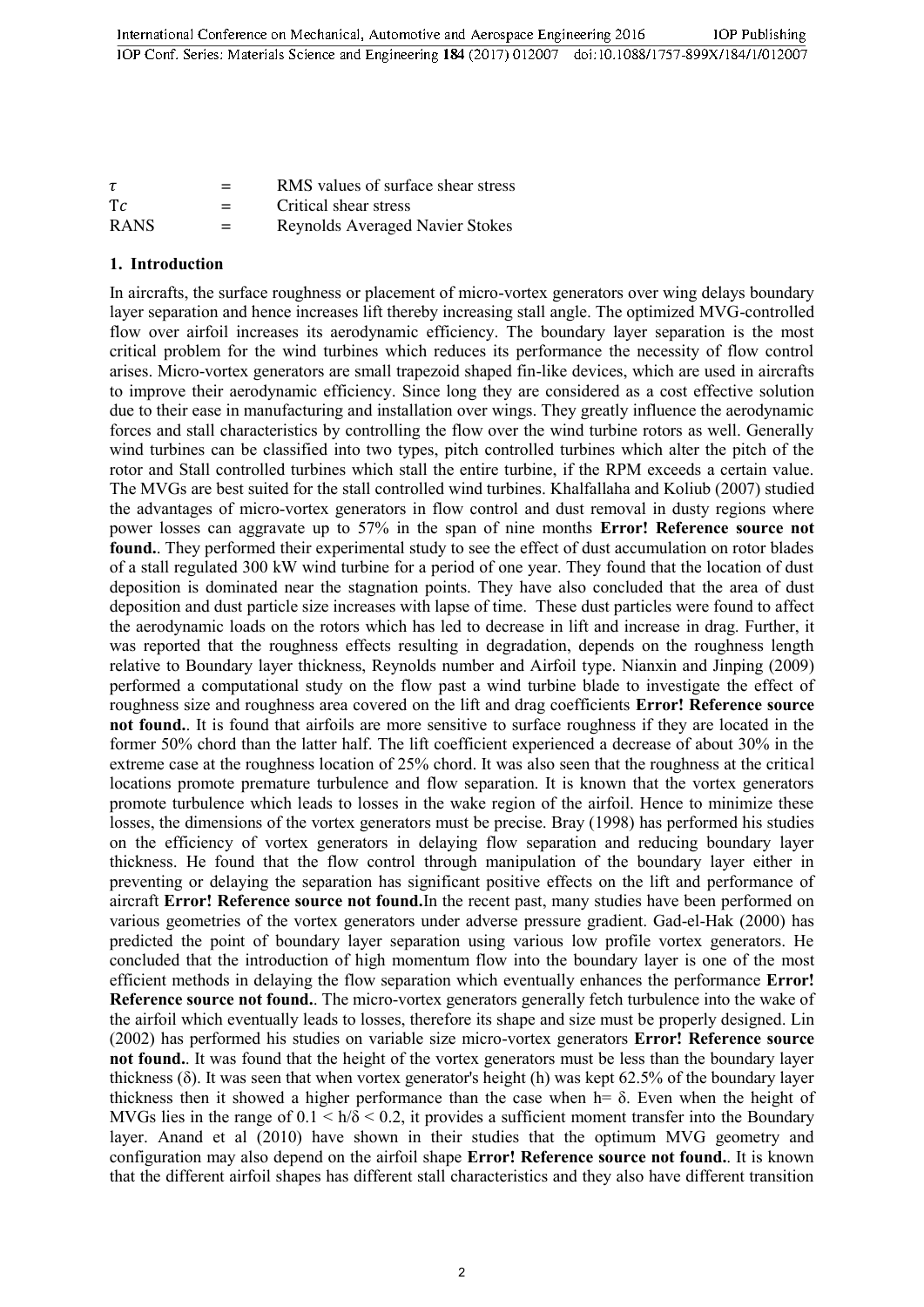points along the surface. Hence they concluded that a particular MVG configuration optimized for one airfoil profile may not be optimal for another profile of different thickness, camber, or leading-edge radius. The test conducted in low-turbulence pressure wind tunnel at NASA Langley Research Centre (2000) showed that the MVGs dramatically increased the performance of the aircraft **Error! Reference source not found.**. In this study it was also found that the generated noise gets attenuated while landing. It has been shown as one of the cost effective means to improve the performance of an aircraft. Shan et al (2008) have found that the MVGs are advantageous in many aspects as compared to other high lift augmenting devices such as flaps and slats **Error! Reference source not found.**It is seen that for wings or any other lifting surface; the fully attached flow not only leads to increased lift but also minimizes aeroacoustics noise levels. For wind turbine blades these advantages manifest in higher aerodynamic torque and power output for given wind conditions.

 From the above, it is evident that most of the studies are concentrated in understanding the flow physics behind the vortex generators applications such as, the formation of separation bubbles, delay of flow separation and boundary layer thinning effects. Although, some investigations have been done on the shape optimization of these vortex generators to improve airfoil performance but the effects on the surface shear stress at high angle of attacks have been hardly looked into. The shear stress distribution is critical for the wind turbine blades. This is because when the blade surface has roughness then it is prone to an early boundary layer separation. From the literature, it is understood that the separation can be delayed by the deployment of the vortex generators over airfoil surface. However, all these vortex generators shape do not improve the wind turbine's performance. Hence, there is a need to optimize MVGs geometry as well as their placement over the wind turbine rotor blade. Keeping view on this objective, an innovative design named as triangular counter rotating micro-vortex generator by combining the vortex manipulation advantages of triangular shape and counter rotating shapes, has been studied as flow control. Thus, the present investigation aims at evaluating and comparing the velocity profiles of the triangular counter rotating micro-vortex generators controlled airfoil with that of plain airfoil configuration. To investigate the MVGs efficacy in delaying boundary layer separation the shear stress was also compared for both uncontrolled and controlled configurations. The commercially used S809 airfoil in wind turbine blades was chosen for the study.

## **2. Methodology**

The micro-vortex generators were used to control the flow over airfoil. In determining the height of vortex generators the thickness of boundary layer at a point about 1 cm upstream of the separation point was calculated. This boundary layer thickness was also used in determining the dimensions of the MVGs. The flow over MVG controlled airfoil configuration had been simulated at the stall angle of attack and the velocity profiles along with shear stress were computed at three different flow speeds. The results obtained were compared with their uncontrolled counterpart under similar flow conditions.

The micro-vortex generators were placed in the mid-span of airfoil just upstream of the separation point. In the present investigation, a counter-rotating configuration and a triangular configuration were merged together in obtaining triangular counter-rotating micro-vortex generators as shown in Figs  $2.1(a)-(c)$ .

The three dimensional models were developed using the SOLIDWORKS designing package. These models were imported into the ANSYS design modeler and a flow domain was chosen for the analysis. The control volume was meshed in the ANSYS mesh modeler. The discretization of the domain was done using unstructured grid consisting of approximately 1350000 tetrahedral and hexahedral elements. A fine mesh in the vicinity of the airfoil model was adapted. The cross-sectional views of uncontrolled airfoil mesh and MVG controlled airfoil mesh were shown in the Figs 2.2(a)- (b). It can be seen that the mesh was slightly inflated near the airfoil surface in both uncontrolled and controlled configurations. This was purposefully done to have very fine mesh in the proximity of the suction surface of the airfoil to obtain more accurate flow characteristics. Sufficiently large number of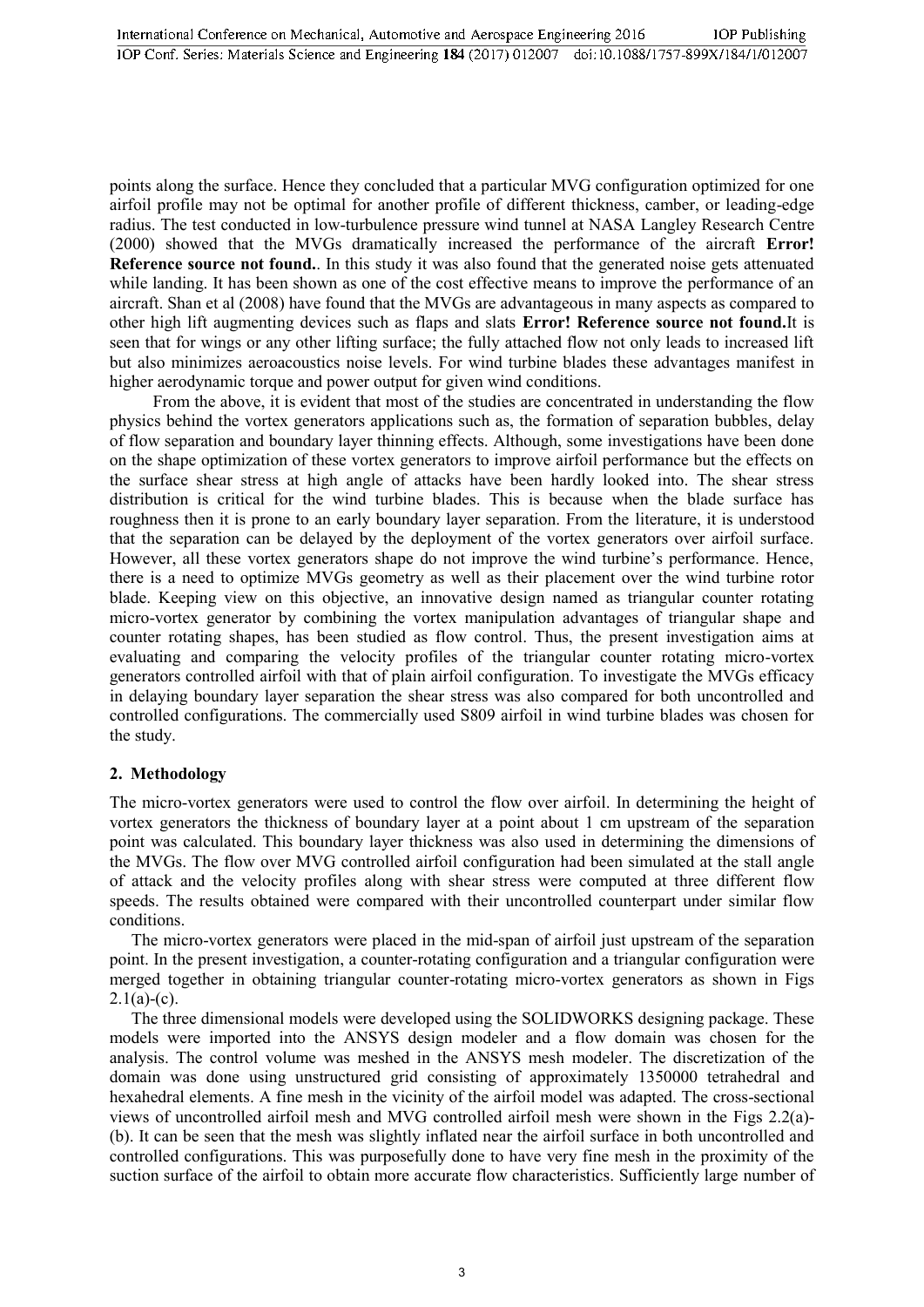elements was issued at sharp edges and low curvature points such as near the micro-vortex generators, leading edge and trailing edge of the airfoil.



Fig 2.1 Schematic diagrams of micro-vortex generators geometry, (a) Counter-rotating vortex generators, (b) Triangular vortex generators (c) Triangular counter-rotating micro-vortex generators.



Fig 2.2 Cross-sectional views of the meshed airfoils, (a) uncontrolled airfoil (b) controlled airfoil with MVGs.

The computational flow analysis was done using the FLUENT software package. With air as flowing fluid at incompressible speeds the 3D models were analyzed using RANS equations. The Spalart-Allmaras turbulence model was used to model the Reynolds stresses in the Navier Stokes equations. This turbulence model was a one-equation model that solves a modelled transport equation using the kinematic viscosity. From the literature, it is found that the Spalart-Allmaras model provides accurate results especially when the boundary layer is subjected to an adverse pressure gradient. Also, this model is relatively stable and less sensitive to the grid resolution than the two-equation model **Error! Reference source not found.**. However, the Spalart-Allmaras model suffers from a deficiency common to transport type models that, it fails to predict the reduction in shear layer growth rate with increasing jet Mach number. The model will predict the incompressible shear layer growth rate regardless of the jet Mach number. The SIMPLE scheme was used for pressure-velocity coupling, and pressure and momentum equations are approximated using the second order upwind scheme. Based on chord of the airfoil taken as characteristics length, the Reynolds number were found to be 2 x 10<sup>5</sup>, 3 x10<sup>5</sup> and 4 x 10<sup>5</sup> for the free-stream velocities of 10 m/s, 15 m/s, and 20 m/s, respectively. A no-slip boundary condition was applied on the surface of the airfoil. The inlet turbulence intensity was set to 10% which had closely simulated the atmospheric boundary layer exposure to industrial wind turbine blades.

#### **3. Results and Discussion**

From the literature, it is understood that increasing surface roughness delays the boundary layer separation. One such technique to increase the roughness is the deployment of boundary layer submerged vortex generators over the upper surface of airfoil. These MVGs induce shear stress greater than the critical shear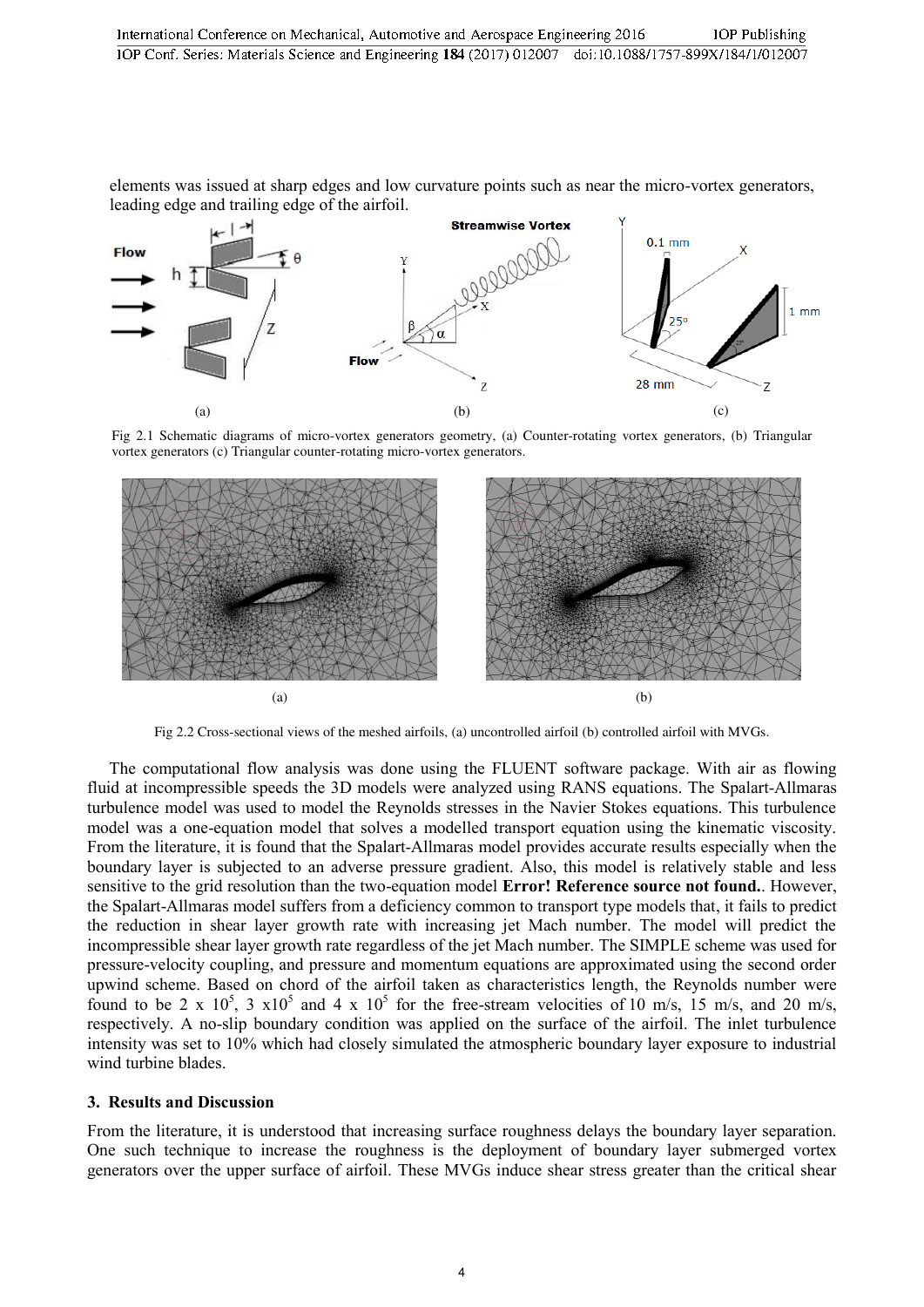stress required for separation, hence the boundary layer remains attached and thereby increasing the aerodynamic performance of wind turbine blades. Further, since not all the micro-vortex generators shapes improve the aerodynamic performance, thus their design and installation over airfoil surface must be optimized. With this objective, the present computational study was carried out to investigate the efficacy of an innovative design of micro-vortex generators named as, triangular counter rotating micro-vortex generators deployed over the wind turbine S809 airfoil. To quantify the MVGs effects on aerodynamic performance the streamwise velocity profiles were plotted for both uncontrolled and controlled configurations. In addition, the shear stress distributions were also compared to investigate the MVGs effectiveness in delaying boundary layer separation. For qualitative study, the visualization images of velocity magnitude contours were also analyzed.

#### *3.1. Streamwise Velocity Profiles*

The streamwise velocity profiles at two different axial locations at free stream velocities of 10 m/s, 15 m/s and 20 m/s are shown in Figs 3.1(a)-(b). The axial locations studied are 0.5c (near field location), and 0.83c (far downstream location). The angle of attack was kept constant at 15 degrees, which is the stall angle for uncontrolled S809 airfoil. The local velocity (u) is plotted against the transverse distance (y) from the surface of the airfoil to obtain the velocity profiles. These plots were not non-dimensionalized purposefully to optimize their presentation.



Fig 3.1(a) Streamwise velocity profiles at  $x/c = 0.5$  and  $\beta = 15^{\circ}$ .

The velocity at  $x/c = 0.5$  and  $\beta = 15^{\circ}$  for both uncontrolled airfoil and the airfoil controlled with triangular counter rotating micro-vortex generators are shown in Fig 3.1(a). It is seen that the velocity profiles for the controlled airfoil become shallower than the uncontrolled one at all the flow speeds investigated. In other words, there exists a large velocity gradient in transverse direction (y-direction) inside the boundary layer in comparison to the plain airfoil configuration. Since, the height of micro-vortex generators was less than the boundary layer thickness ( $h/\delta = 0.5$ ), thus it induces larger shear stress on the airfoil surface which delays the boundary layer separation thereby increasing aerodynamic performance by minimizing flow separation losses. Thus, the superiority of controlled airfoil configuration over uncontrolled one is established in this case. Further, it is also seen that at the flow speed of 10 m/s both the curves are approaching each other. With the increase of flow speed to 15 m/s, performance of controlled airfoil is slightly inferior to its uncontrolled counterpart. However, when the flow speed is further increased to 20 m/s the controlled airfoil is again exhibiting its superiority in increasing the velocity gradient and hence the shear stress over the airfoil surface. Interestingly, the boundary layer is still attached over the controlled airfoil and thus increasing the stall angle beyond  $15^\circ$ .

When the location is increased to 0.83c (i.e. near to trailing edge of the airfoil), the larger back-flow region at  $\beta = 15^{\circ}$  is seen in all the uncontrolled cases (Fig 3.1(b)). It is obvious because this zone is highly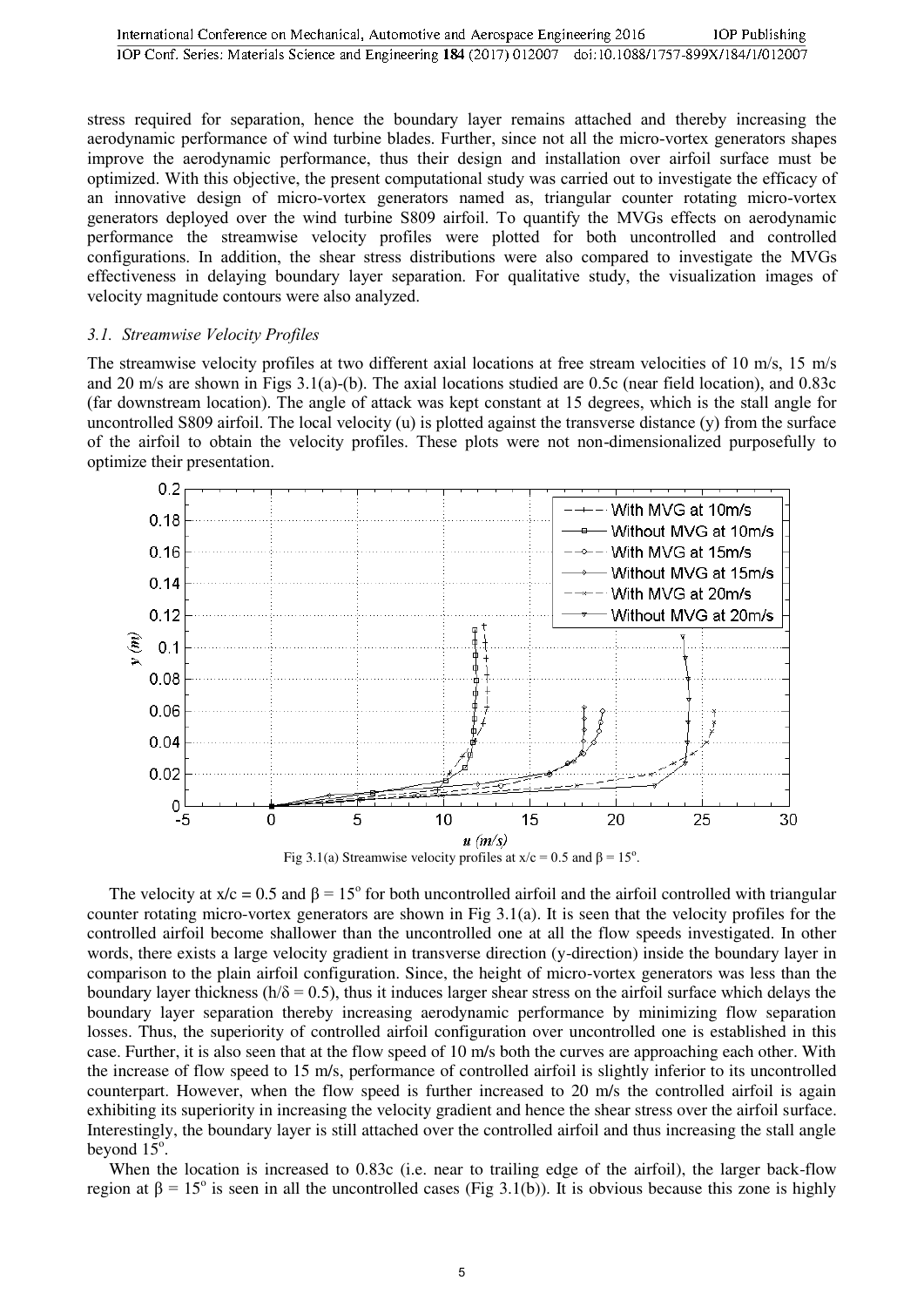vortex dominated. At all the flow speeds the back-flow region is seen and the boundary layer exhibits the tendency of separation at 10 m/s and 15 m/s free stream velocities. That is, there exists a zero-pressure gradient ( $du/dy = 0$ ) at this location for these flow speeds. Interestingly, again at  $U_{\infty} = 20$  m/s the MVG controlled airfoil has maintained its superiority over the uncontrolled airfoil. Hence, at stall angle the boundary layer is completely separated leading to decreased aerodynamic performance. However, the magnitude of the maximum backflow velocity and the width of the back-flow region are greatly reduced in the case of controlled configuration. It again shows the superiority of micro-vortex generators controlled airfoil in improving aerodynamic performance and delaying boundary layer separation than the uncontrolled airfoil.



Fig 3.1(b) Streamwise velocity profiles at  $x/c = 0.83$  and  $\beta = 15^{\circ}$ .

From the above discussions, it is evident that the velocity profiles of the airfoil controlled with the microvortex generators have a larger velocity gradient than the plain airfoil. It clearly indicates the formation of shear layers along the surface of the airfoil. Although, the backflow region is reduced in some of the cases but the boundary layer thickness is still greater in case of controlled airfoils. This may be because of the gradual change in velocity due to significant number of shear layers formed.

#### *3.2. Shear Stress Distribution*

The shear stress distribution is characterised by the measured root mean square (RMS) stress fluctuations in three dimensions as shown below.

$$
\tau = \frac{1}{2} \sqrt{\left( \overline{(\tau_x')^2} + \overline{(\tau_y')^2} + \overline{(\tau_z')^2} \right)}
$$
(Eq. 1)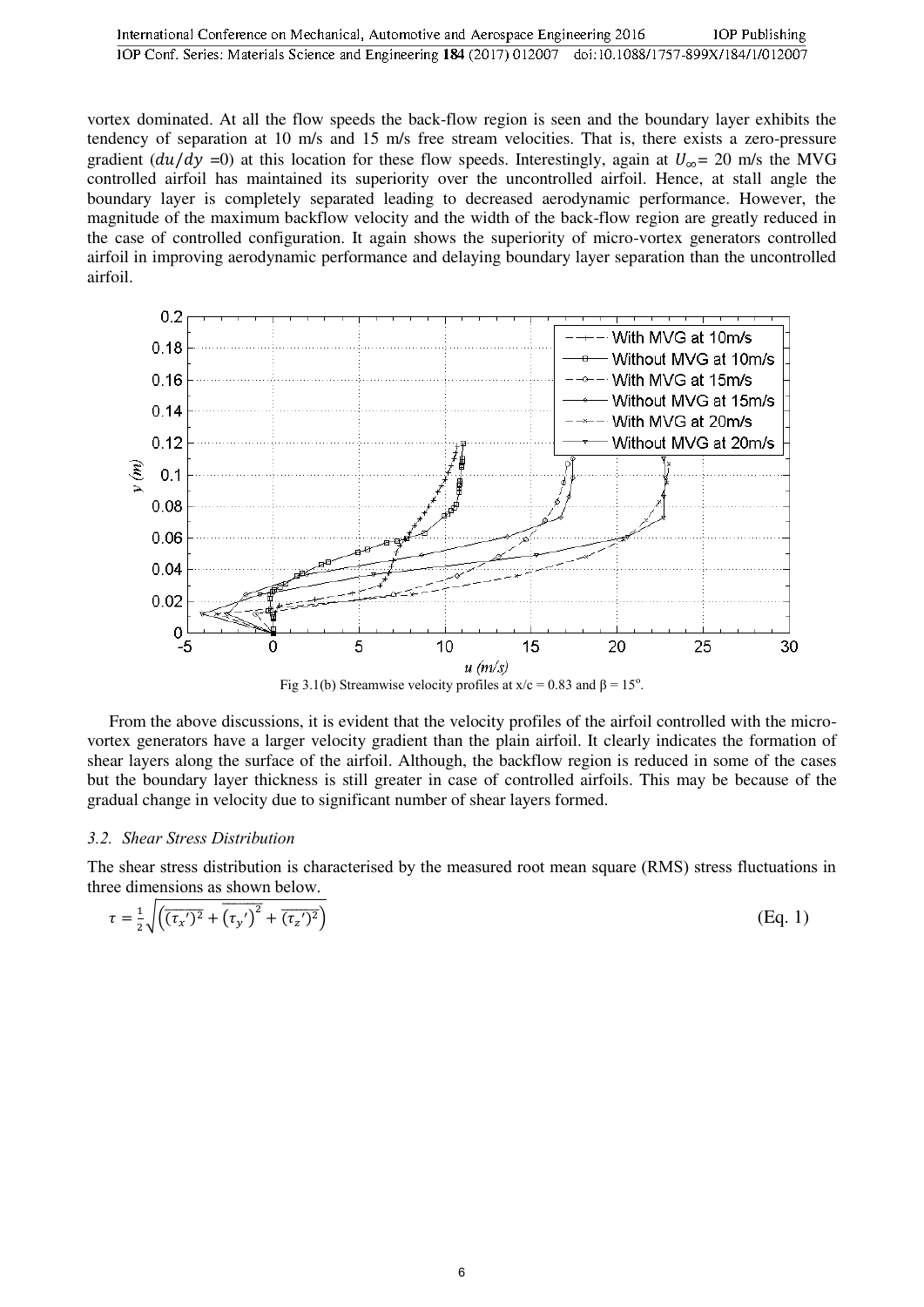

Fig 3.2 Shear stress distribution at  $β = 15°$  and  $U_{\infty} = 15$  m/s.

The shear stress distribution at the free-stream velocity of 15 m/s at  $\beta = 15^{\circ}$  for both uncontrolled airfoil and the airfoil controlled with micro-vortex generators are presented in Fig 3.2.

It was seen that at the stall angle of attack, both uncontrolled and controlled airfoils are possessing almost similar shear stress distribution along the surface. However, in the case of airfoil without controls the shear stress shows a dip at 0.5c , which could be due to the formation of a small bubble or recirculation zone. In the vicinity of this location the flow is unsteady due to frequent attachment or detachment of the boundary layer and this unsteadiness owe to the acoustic waves which travels upstream are generated through the vortices downstream. Ahead of this location, the curve starts increasing and then decreases again reaching to its minimum at 0.7c. This may be because of the boundary layer separation taking place at the trailing edge of airfoil. However, when the micro-vortex generators are installed over the suction surface the shear stress is continuously increasing till the trailing edge except at 0.36c. The increased shear stress on the controlled airfoil surface denotes the larger skin friction. Hence, it has greater ability in delaying the flow separation especially in the far downstream locations.

#### 3.3. *Variation of Pressure Coefficient*

The spanwise average of the coefficient of pressure varying with the chord of the wind turbine airfoil at  $\beta$  =  $15^{\circ}$  and  $U_{\infty}$  = 15 m/s is shown in the Fig 3.3. The pressure coefficient distribution exhibits the considerable increase in negative pressure on the suction side as the boundary layer remains attached due to the deployment of micro-vortex generators. However, a slight increase in the positive pressure on the lower surface is also observed. This distribution suggests the increase in lift on the controlled airfoil compared to the plain one.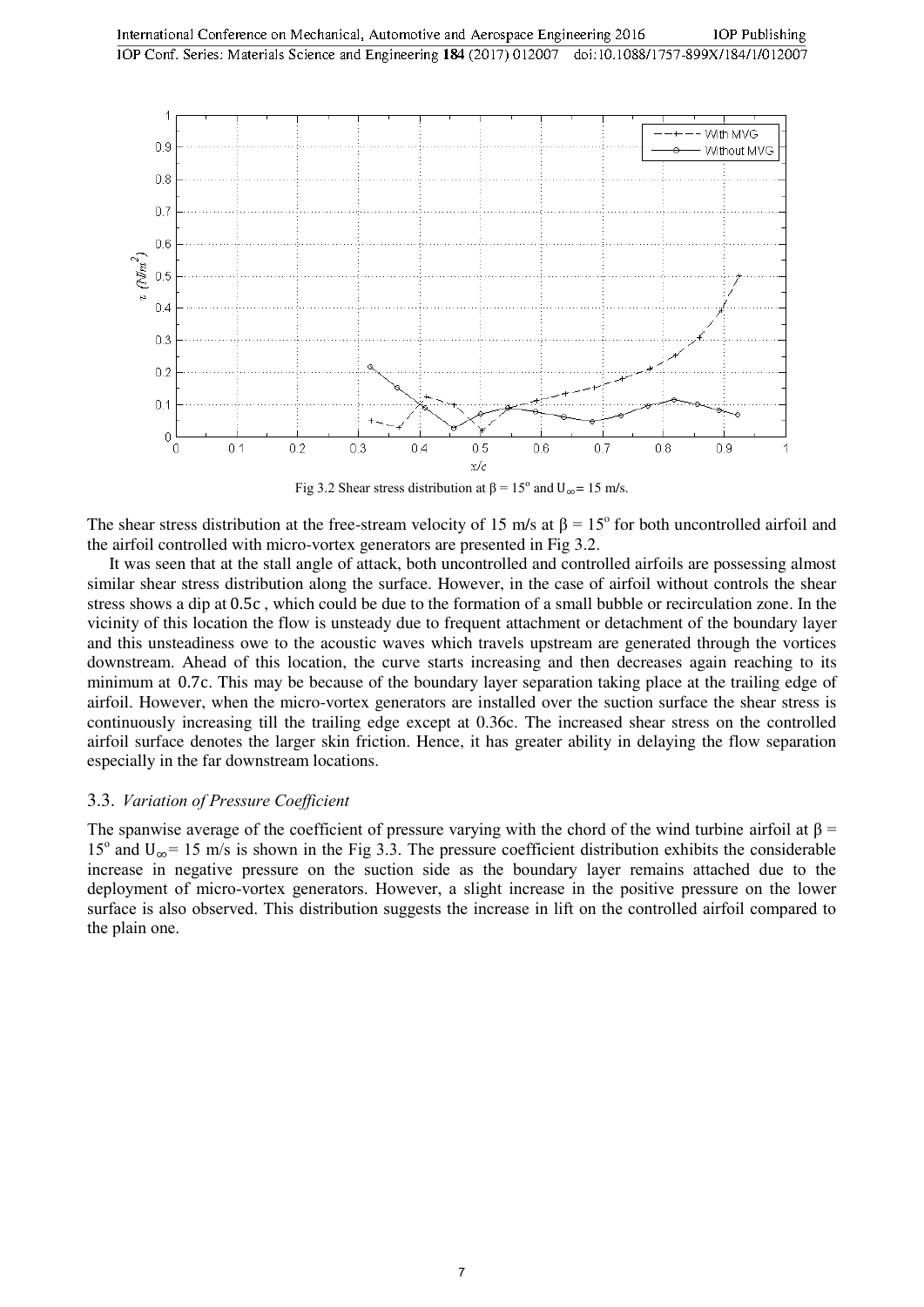

The experimental results of Somers (1997) are found to be in close agreement with the computed  $C_{\rm P}$ values **Error! Reference source not found.**.

### *3.4. Flow Field Visualization*

In investigating the effectiveness of micro-vortex generators, the flow field was visualized along the spanwise direction for both uncontrolled and controlled airfoil configurations at airfoil stall angle ( $\beta = 15^{\circ}$ ) and free stream velocity of 15 m/s as shown in the Figs 3.4(a)-(b). It can be seen that a large recirculation zone does exist over uncontrolled airfoil near trailing edge due to boundary layer separation at stall angle (Fig 3.4(a)). These trailing edge vortices induce boundary layer separation near to leading edge by sending acoustic information in upstream direction. Therefore, there exists a large recirculation zone near to leading edge.



Fig 3.4 Spanwise flow field visualization of airfoils  $β = 15°$  and  $U_{\infty} = 15$  m/s, (a) uncontrolled airfoil, (b) controlled airfoil.